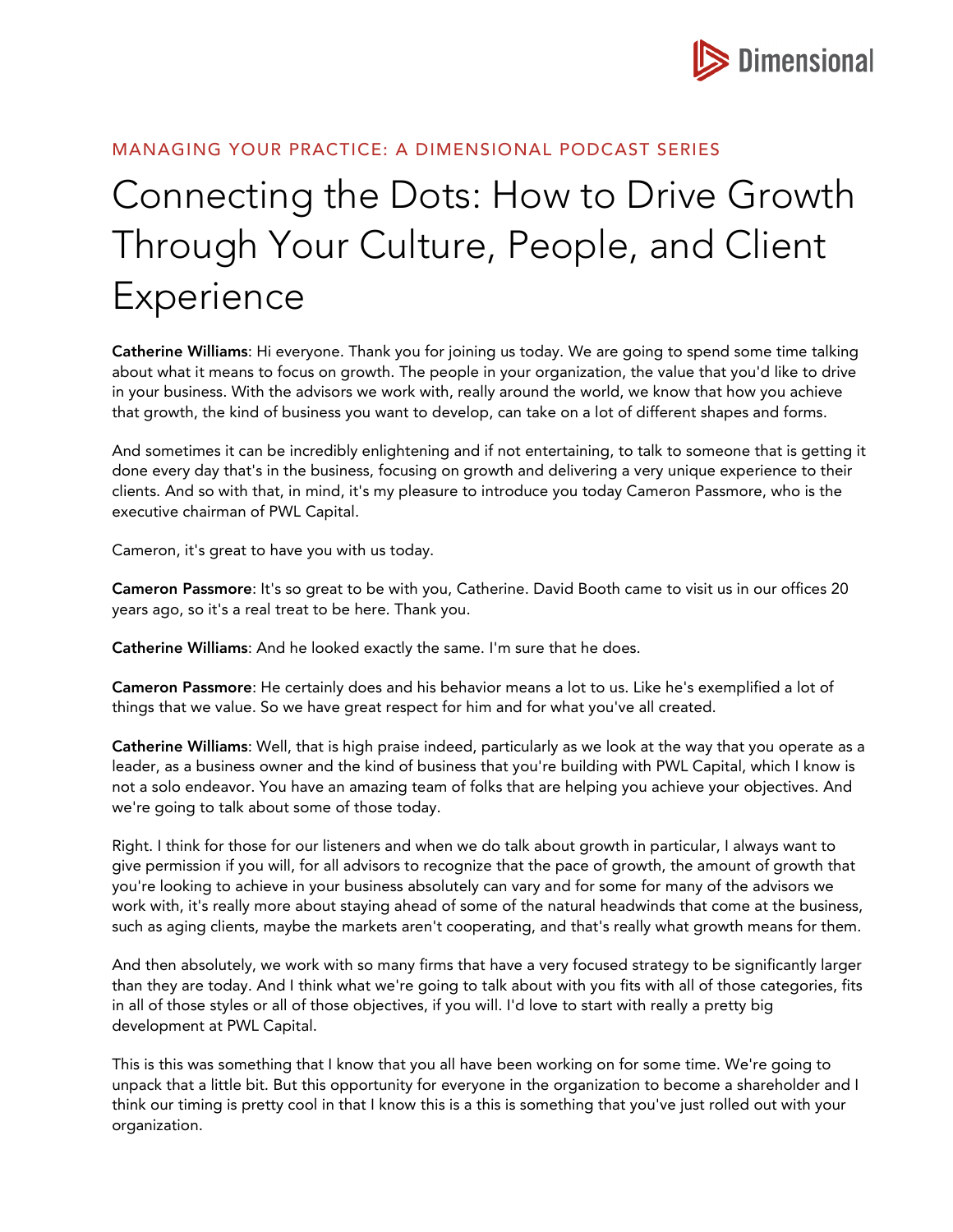And I'd love to just understand from your perspective what led to this particular decision, what was a little bit of that process involved with you and the and the ownership team to think about extending the opportunity for equity to everyone in your business?

Cameron Passmore: Yeah, that's been an incredible experience. And we all know there's been, and we've heard it endlessly talked about, the succession issue that we all face. We have nothing unique in our organization. I'm a typical age and background of advisor, so I've long known we had to deal with the succession part of this. So I set a goal when I was 50, which was six years ago, that by the time I turned 55, so a year ago that we would have this solved.

And I've been a bit of a junkie for the industry for a long time, like I'm sure many listeners I listen to, you know, Michael Kitces and I read and listen to Mark Tibergien and Philip Palaveev and David DeVoe, and they all put out incredible frameworks and ideas about how to handle the succession. But we had an opportunity about a year and a half or so ago to basically hit the reset button on the overall structure of our firm.

And this proved to be an incredible inflection point where instead of thinking just about the succession part you get to think about what did you want to accomplish? Like what are our organization's values? Where do we want to be? When your values are clear, your decisions are easy. So once you clarify that and we were lucky to have a really well-drilled team at that point, we agreed that we wanted a long-term firm, 100-year firm that we would say we wanted to remain independent.

We also realized that we wanted to share the growth of the company with the people that were creating it. And we're only at the starting point now. So if you think with a 100-year idea, you want to figure out how would you formally pass that ownership and leadership onto the next generation. So that was a big deal for us to think about.

And then what I was able to do was to craft from this collection of ideas that I gathered from those people I mentioned earlier with what would work for us. Because we're playing the long game, but also playing our game and that the lights really go off. So it comes from Simon Sinek's book The Infinite Game, which we refer to often in our business, which is we're just trying to get better every day.

We have a long-term focus. We're not looking to sell out and we want to create this environment where unbelievable people create unbelievable value for people who value that service. It really is as simple as that. So once you've got that framework, that values-based framework, it just kind of floats. We're able to a year ago come up with this model to enable the next generation to buy up shares.

And I'm happy to give you as many details as you wish on that, but that is the goal. And part of the reorganization was that our team, which was a client service part of the business, joined with the operational, finance, middle and back office part of the business. And once you all come together, you realize, not realize, you affirm that it takes everyone to deliver the service.

I think sometimes our industry is a little overly advisor focused but it takes everybody, it takes finance, it takes compliance, it takes operations, it takes data, technology, marketing, all those people working together, on one common practice with one long term vision. Why would you not want to offer equity to everyone was how we decided to play our game.

I'm not saying it's right for everybody, but we feel it's right for us.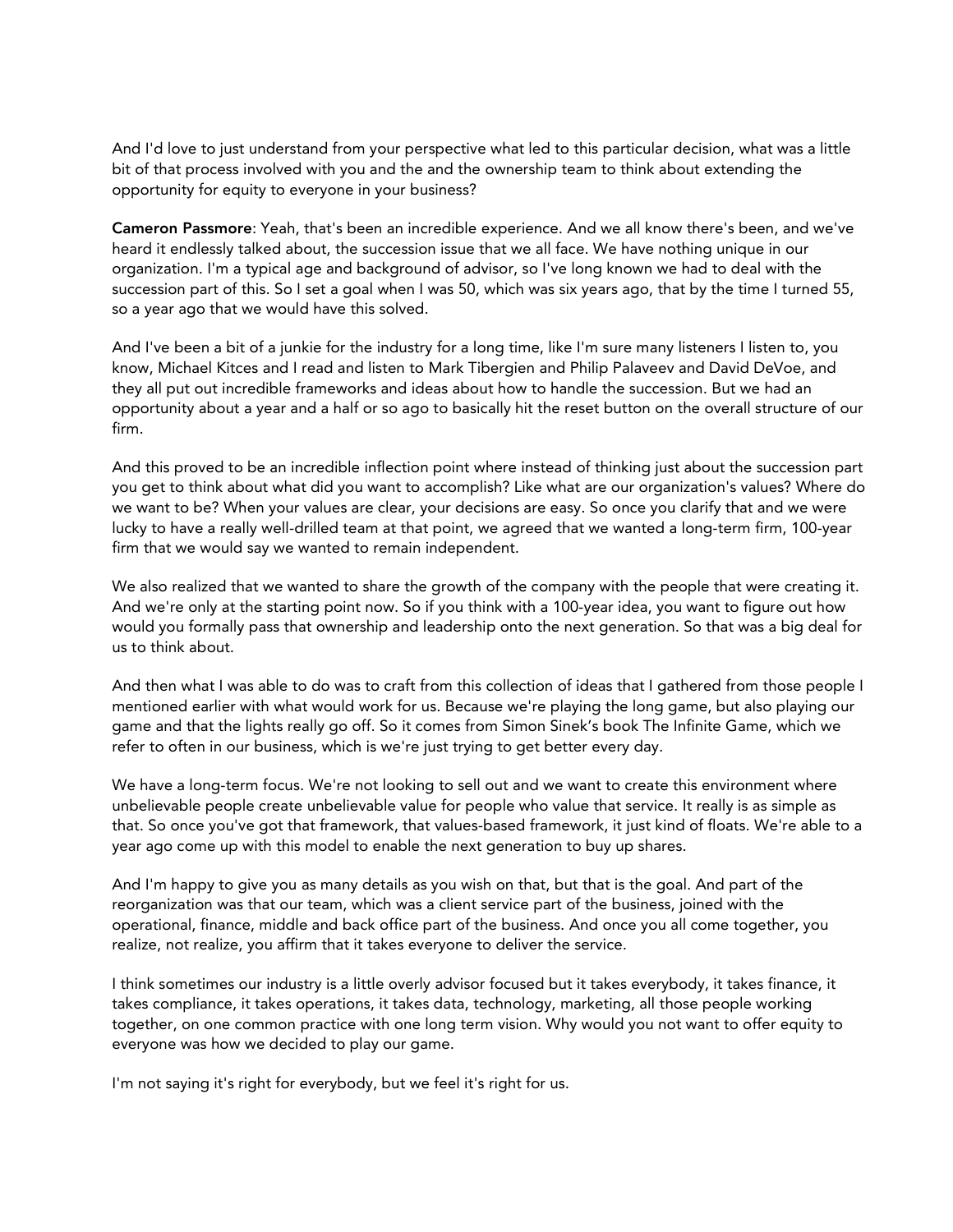Catherine Williams: Well, I absolutely agree with your comment around how the industry, when you do think about equity, when you think about ownership in an organization, there's a natural gravitating toward the what we call the revenue producing roles in an organization. And there's a reason for that that makes absolute sense. But I would absolutely agree with you that the revenue preservation roles, as I often refer to those individuals that that are so key to, of course, contributing to the growth of the business, but their focus is as much about preserving that revenue that you worked really hard to bring in the door and giving it the same opportunity to them.

I think what really sticks with me in in the way that you approach this Cameron, is this idea of starting certainly thinking about the financials, the numbers, and we're going to talk a little bit about that.

But to start first with what do we really want this to mean for our business and what's our strategy around this? What are we trying to ultimately achieve in the kind of company we want to be? And oftentimes when we work with advisors, they're not they start more from that financial piece, which again, is super important. So I love that you not only gave yourself permission to think about what is our strategy, what is the leadership organization we want to achieve with this?

And then equally so took the time to gather lots of great ideas. As you said, there's a lot of different ways to go about this. Sometimes that can be paralyzing, right? You can have a little too much to choose from. So I just wanted to emphasize that for our listeners.

I think really thinking carefully about that, the strategy of what you're looking to achieve and then giving yourself time, space capacity to gather a lot of great ideas, a lot of great input and so with that, can you talk a little bit about the process?

Cameron Passmore: Yes. So once this was all hammered out and we did all the legal and tax and all that, that goes with it, this is going back over a year ago, able to share it with the team. And I think it's fair to say that people were really excited. It is a big deal. It's unique in our world and it's something, frankly, we're quite proud of.

So we rolled it out right away. This is a year ago. And the model is that every year there will be an annual liquidity event of shares. Once you've been approved to become able to apply for shares, you can participate in that liquidity event every year. So we kicked it off in May of 2021. People could apply right away.

If you're an employee at that point, you could apply to become a shareholder. We built a simple, you know, online tool to be able to apply. And then the event is coming up. It'll be in April of this year, right after annual general meeting. We set the share price and then we already know who wants to apply to become shareholders.

We know the volume they applied for and this is the big year where we had many people applied to acquire shares. But on an ongoing basis, if you're an employee on July 1st of the year, you can apply to the board to be part of next year's process. Once you're a shareholder, you can just apply each year. So every year it's going to be an open market where you basically add up any demand for shares and you look at the supply side of shares, which is part of us, you know, kind of older people that are selling shares over the next decade or so, we'll be releasing shares to the next generation.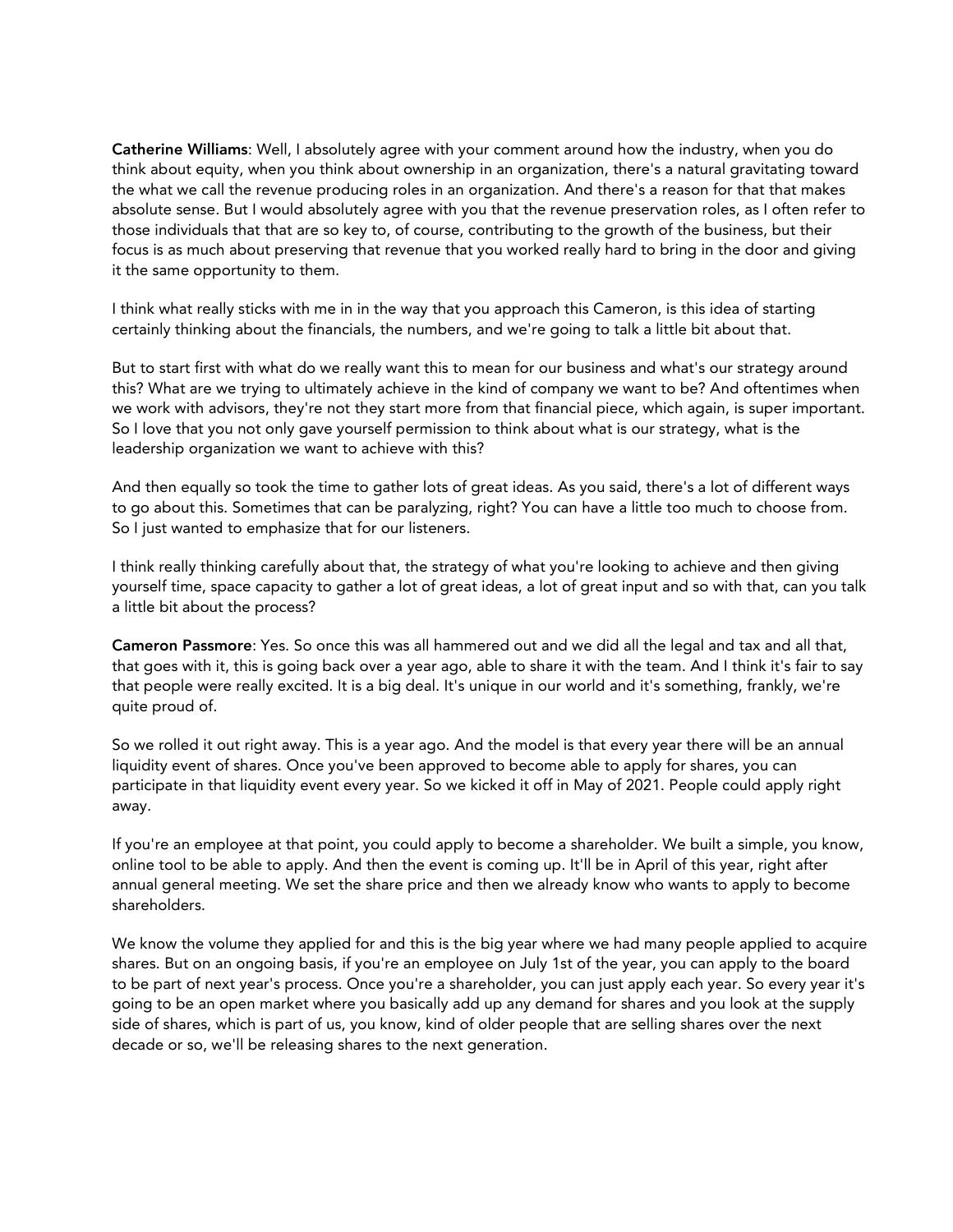So it's a very formal process. We recently had a session where we invited our chief counsel in to present to the whole team how the shareholders agreement works. And then that is very detailed how equity is transferred. The rules are all there. We're very transparent on the rules of the game and how the shares will flow to the next generation.

So we had 19 employees apply, which to become new shareholders and six current shareholders apply to acquire more shares, so it was well over 50% of the firm that it was last summer. We've grown a lot since then, but we had tremendous uptake.

Catherine Williams: And what I found interesting with this process as well, you mentioned the application which focuses on three key areas: team development, firm leadership and business improvement. I'm curious as you think about some of the team members that applied, what were some of the characteristics or things that you were looking for in in those three areas as you went through the application?

Cameron Passmore: Yeah, and I must say, because the applications go over to the board and when we sat down and read the applications, so we asked people to write a simple 500-word piece. We're not looking for a novel. And the reality is, if you're an employee here, you're more than likely to become to be shareholder worthy. Right?

But it still is it's good for people to formalize why that matters to them. And you wouldn't believe what was written and the importance and the impact of this community on people. So people talked about, you know, how they inspire other people. You mentioned, you know, team development is a big deal for us. So what have you done to help promote other people? A team?

What kind of feedback do you give? Are you a coach in the team? Are you a natural leader? We believe everyone is a leader, regardless of what your title happens to say. You know, do you embody the values of the firm? Do you promote collaboration, resilience, or do you promote excellence? Do you drive for results? This all kind of sounds like standard wording that others may use, but you wrap it all up and say to someone, just take this framework and apply. It is incredible what comes out.

But it was this whole thing, honestly, has been much more than simple, and I'm not saying succession is simple, but it's much more than a succession plan. It really is an unleashing of what the company is going to become for the next century. And when you think of it that way, we are only at the starting point. What we've done we've been around for, I've been in the practice for 30 years.

I've been in the company for 25 years. But when you see the explosion of creativity that's happened in especially in the last five years, we've had some pretty significant growth. We're just getting started and I can only imagine what the next generation will create going forward. So it's pretty cool.

Catherine Williams: I want to come back to that in just a few minutes and talk a little bit about how this is reflective of and sits within the culture of PWL Capital. But real quick, before we move in that direction. Can you talk a little bit about what it means to be a shareholder versus ownership or leadership in the organization?

We often talk with advisors who that that's a bit of a barrier for them expanding equity ownership because of the sense that, well, if they've got equity, then there's going to be an expectation that they're at the table for key decisions or key areas of decision making within the business. Can you talk a little bit about how you structure that and really what the ongoing expectation is if you are a shareholder?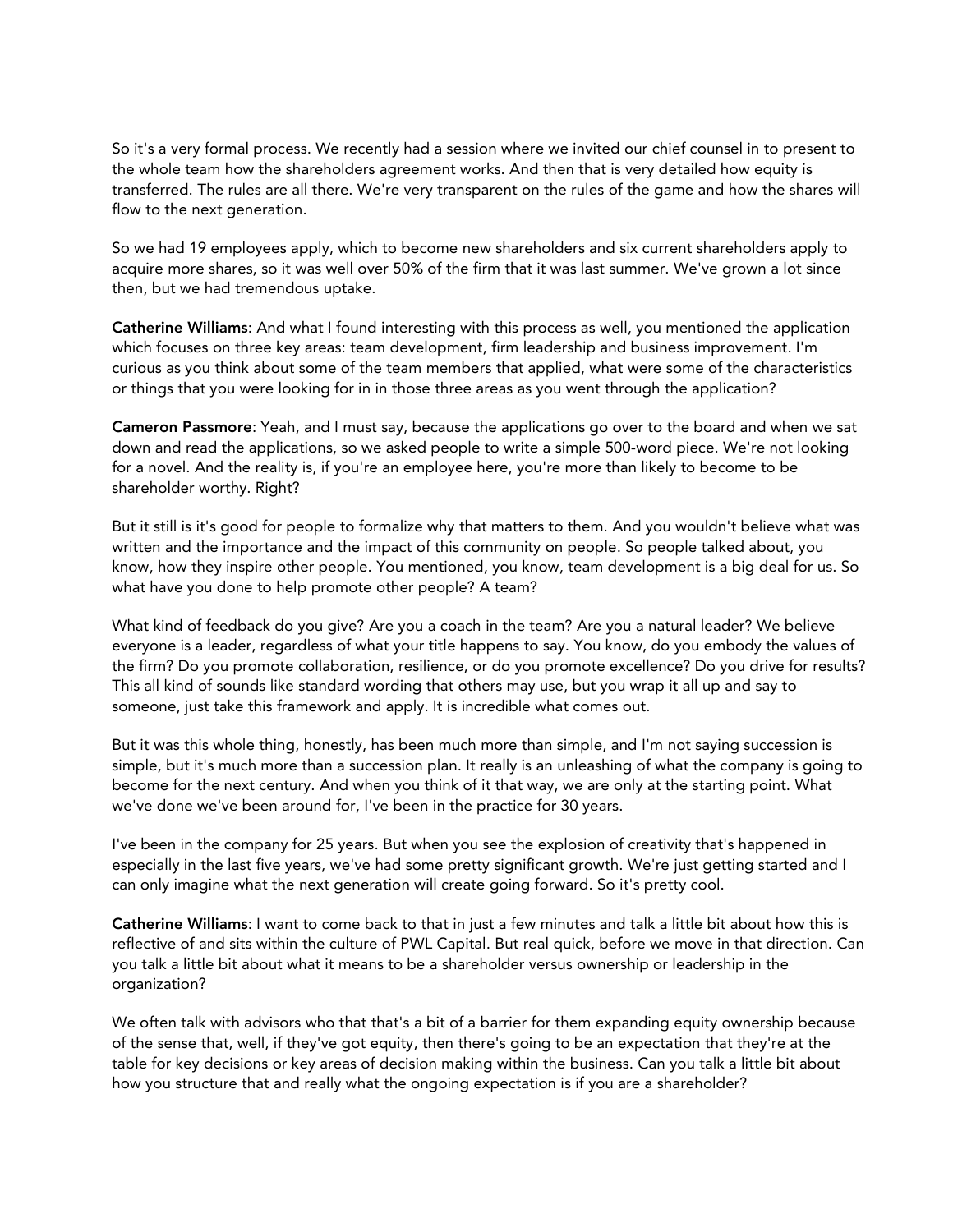Cameron Passmore: That's a good question. But being a shareholder does mean a lot, and I know it's very important to the team to become shareholders, and that was reflected in, you know, who applied and how much shares different people applied for. But I don't think it's right to confuse ownership with leadership. Like we have a formal leadership plan. We use the traction model, which I know you've mentioned numerous times on this podcast.

So we use that model to manage the firm. We have a proper org chart. We're all learning how to organize and behave inside the org chart. Many of us don't have corporate experience to work in that world. So it is new. We're learning we have a very experienced CEO that's been tremendous to help us through this, but we have to think about how this is going to evolve over the next five to ten years as the leadership and ownership goes to the next generation. Do we have it all figured out yet?

No, and that's frankly part of the fun to figure this out as we go. But the reality is we're all here. I think we're all inspired by, you know, our noble cause to try to make a difference. People want to be part of it. But we have separate ownership from leadership. Like, for example, if someone doesn't want to become an owner for whatever personal reasons they may have, but they're a good leader.

I don't think it's fair to say, because you don't own shares, you don't form part of the leadership. That that doesn't feel right to us. And honestly, the applications we've had, I think reflect well, just naturally, you know, the dollar amounts and the people, year one it went really well.

Catherine Williams: So based on my experience directly over the years, coaching and consulting in the industry, as well too, I would say through the data we see around top performing and faster growing firms in our Global Advisors study, I would offer the observation that your ability to offer this opportunity for equity ownership, the way you've gone about, you and your leadership team have gone about, developing it really could not happen without a strong, innovative culture in existence in the business today, as you said, you know, thinking about you probably wouldn't even work here if you weren't you certainly didn't have some of the tenets we would look for in a shareholder.

And so I would love to talk a little bit about how does this show up in the day to day business? I think the way that you think about autonomy and really encouraging innovation in the business is something that a lot of organizations, as we talk with them about capacity constraints, productivity constraints, profitability even being top of mind for them.

There's a lack of innovation happening in the business that could be contributing to some of that. I'd love if you could share a little bit about how that shows up in the business for you all each day.

Cameron Passmore: We are swimming in innovation. It's been unbelievable. When you paint a picture of where we're going, which is, I think, pretty inspiring to people and you hire great people. Great people don't need to be motivated. You have to let them go. Let them create, let them experiment, let them make mistakes. And this has been new for me. I have always been one to play the long game, delegate and trust.

So I think you need that. So if you're a control freak, this will not work. But if you get the right people with the right vision and don't need to be the smartest person in the room with people that know me know I accomplished that regularly, you just help them find a way. This isn't about getting out of somebody's way.

It's just about enabling. We'll try anything. We try all kinds of things. And then when we came together with the advisor team that we were before and all the internal teams, you get this. It's almost like this nuclear reaction that happens of ideas where all the different departments are communicating, interacting and collaborating. And once that starts, you know, Jim Collins Flywheel, it just it doesn't stop.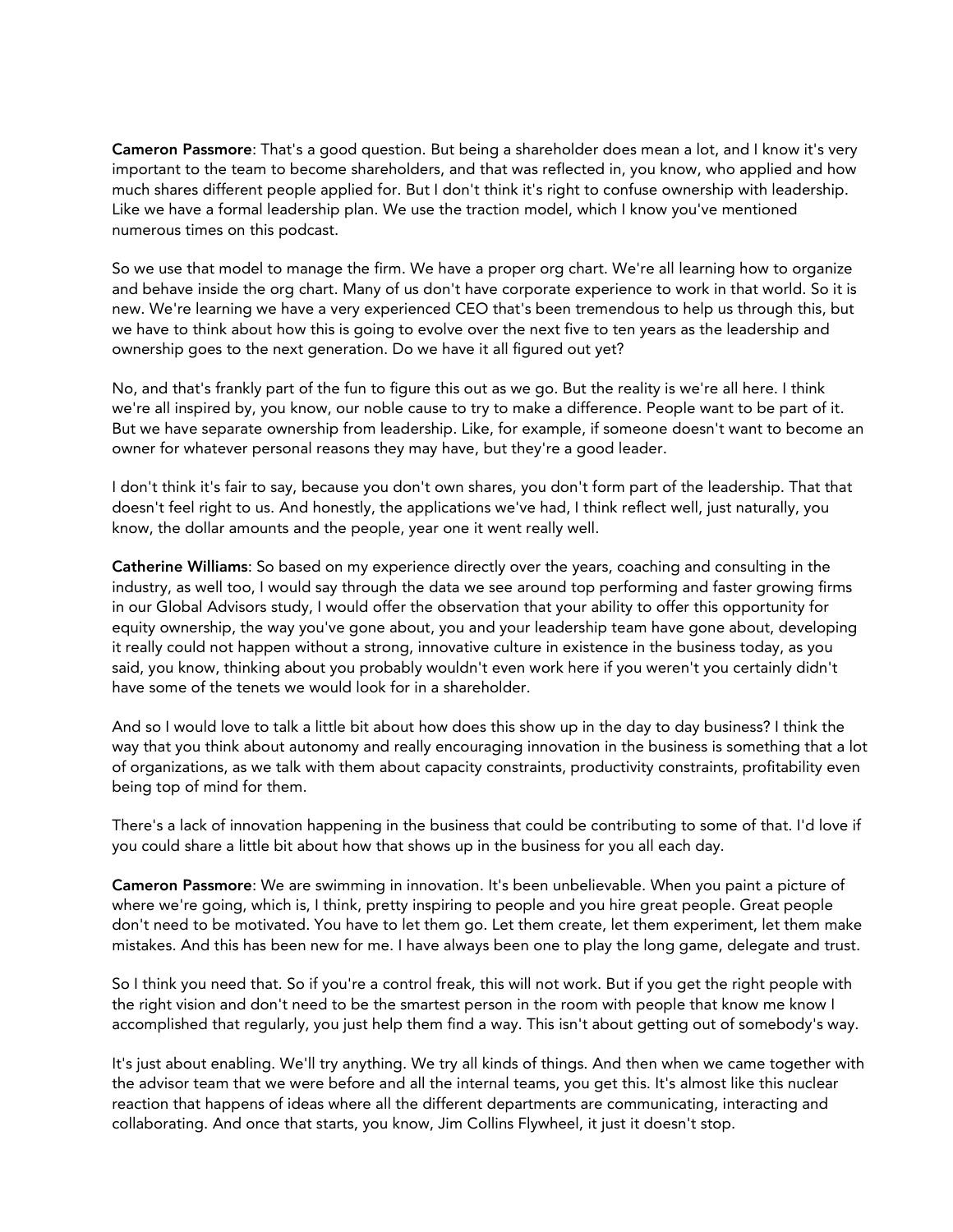And you get all these people making these incremental differences every single day. Well, we have almost 70 people on our team. You get 70 people making 70 incremental differences a quarter like it is a very powerful, powerful machine. But the creativity and innovation that comes out of it all over the place. I'm talking about everything from frontline, how we service clients, how we prepare for meetings, how we create the podcast, the merchandise store, the social media campaigns.

We do the data team creating with our tech team, automated solutions for meeting prep for return calculations for certain clients to doing accounts payable for clients to like, it just it doesn't stop right. It's going all the time. It's unbelievable to watch. And you get this environment of creativity that's driven to deliver to the clients this incredible experience.

And I think it matters that if you're going to be an owner, I think it just makes it that much better. But people know that we have an environment where you can safely come up with ideas. Some are going to fail, we're okay being wrong. We have a high level of safety, I think, and I hope my team would agree, high level of safety just to try stuff.

So you get vision safety. This environment of creativity. Frankly, the business takes care of itself. We don't set sales targets, we hardly even mentioned the word sales in our organization. Now we have a formal plan to be prepared for what might happen. And I think that's a page out of David Booth's playbook. Right? You got to be prepared for what can happen.

And we've had some pretty significant success in meeting and helping lots of new people, but it just works right? And if you're able to set these people free to create, this is what happens.

Catherine Williams: How has your leadership style evolved? Or been informed by this environment? We could probably debate what was the cart, what was the horse, maybe a little bit on that. But to the degree that you've continued to evolve as a leader, as the firm has grown, as different people have come into the organization. When I ask you that question, what comes to mind relative to your own evolution as a leader?

Cameron Passmore: It sounds so fancy to say you have a leadership style, and I'm sure my team, if they're listening, is laughing right now.

Catherine Williams: We can ask them. Right?

Cameron Passmore: But honestly, it comes back to its frankly, basic decency and trust. Yeah. And I recently read the book, *Humbitious*, phenomenal book for people out there. And I think *Humbitious* articulates the style and culture of our team, which is, you know, being humble. And I don't mean this out of a false modesty, but by being humble just means you recognize that there is opportunity for improvement all the time.

And if you're playing the infinite game where you don't ever win the game, you just keep playing a better and better game. That humility leads you to find people and solutions that are going to make a difference. And when you have great people and you get out of their way and you don't have a desire to be the smartest person in the room and you want to try stuff, let them make mistakes.

I don't think it's much more complicated than that. I've always been a high delegator. People know not to come to me with a problem, come to me with a solution. Like that's an age-old adage. If you have a problem, make a process. The problem goes away. That typically works very well. People want to be able to master what they're doing.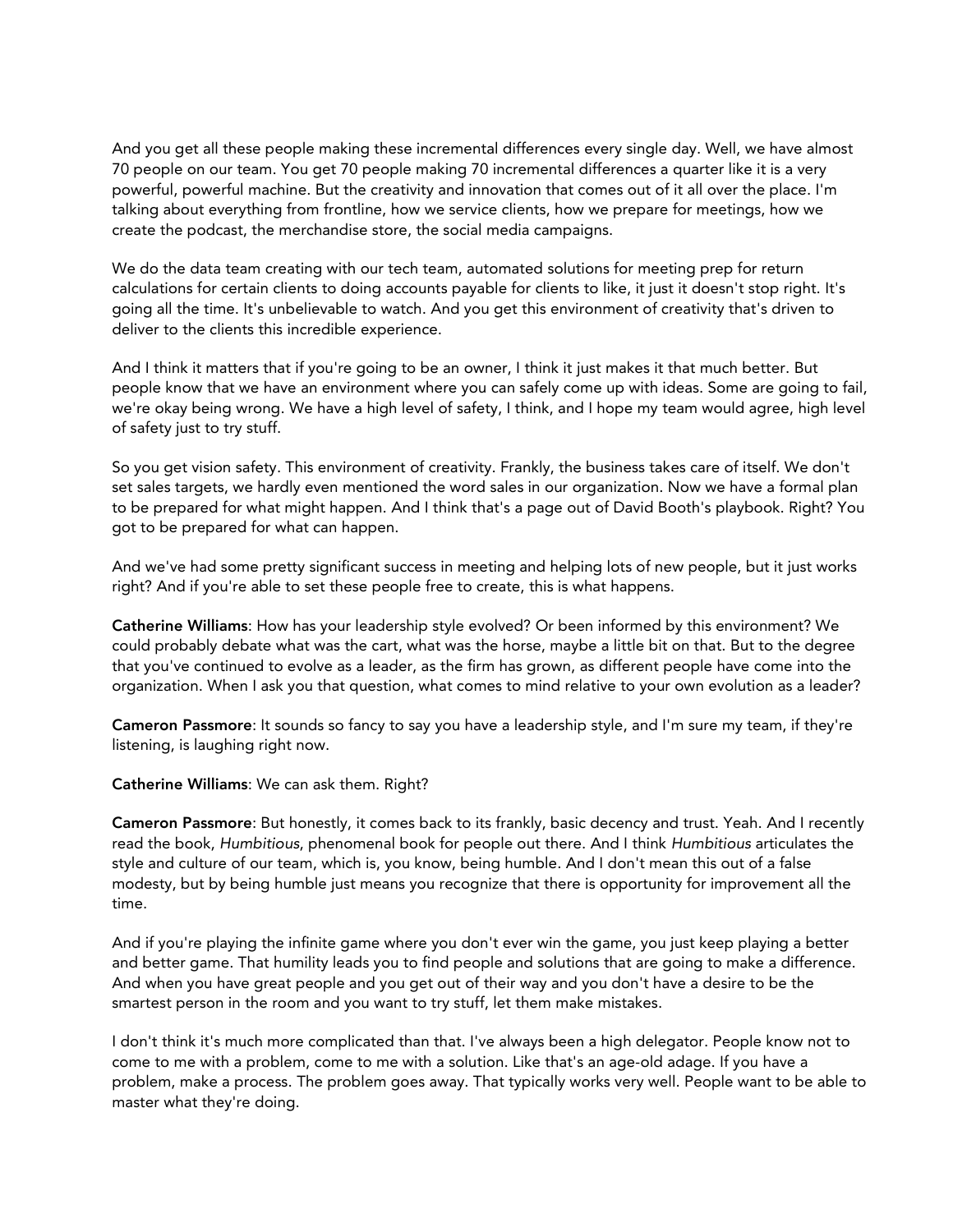They want autonomy to do it. They're doing a classic Daniel Pink type framework.

Catherine Williams: You're a business at the end of the day, businessman, and you have clients and revenue and costs which for virtually every business we work with, it's the people is the highest cost. Yeah. So if you don't mind me asking, what are some of the key metrics that you look at in your business to kind of have a sense of are we achieving what we set out to achieve, are we going in the right direction?

Cameron Passmore: We follow, I think the typical metrics that, you know, Michael Kitces and others would talk about, and we're very transparent about it at our monthly meeting.

So things like asset levels, of course, gross revenue, the run rate, you know, average percentage revenue on the assets. We share EBITDA, both dollars and percentage. We're wrestling with getting to that, you know, roughly a third a third, a third model, you know. One third of the revenue is support for the service side of the business, one third is overhead, one third is margin.

So we're learning that we may be a little bit different in that area, but still we're trying to get to that normalized 30% profit margin a thing Phil Palaveev said. And I think it was on one of your podcasts that he said show me a firm that has a margin greater than 30% I'll show you a firm that's not investing in the next generation. And that was a high impact statement to me and so we are lower than that in margin but we've invested an incredible things and have a growth rate that I think makes sense and frankly we're comfortable with that.

We also track very closely salaries as a percentage of overall revenue. We share our valuation model of course and the valuation of the dividend ratio we've built out another example of creativity. So we just installed a new CRM and a team came up with an unbelievable dashboard to show the breakdown of client types, revenue per client, revenue per advisor per client.

## Catherine Williams: Fantastic.

Cameron Passmore: So we have unbelievable metrics and we're able to see a lot. You change it for this, we showed this and they're able to go back and recreate this because we got the data team in place. They could do this. Yeah. As opposed to being, you know, having to fit into someone else's box. We're able to create that dashboard ourselves.

We don't spend a ton of time on the sales cycle. Like I don't know what our average closed rate is. I don't know what our average time was for someone to become a client. You could argue we should pay better attention to that. And I know we do have people on our team that are on that, but sales just seem to take care of themselves is I guess, a bit of a luxurious position that we're in and we don't take for granted.

Catherine Williams: Often we see in firms that are experiencing a very healthy growth rate, particularly for a prolonged period of time. They are, you know, sort of this adage of when you jump out of an airplane, are you sort of building the parachute on your way down? That might be a terrible analogy to use, but this idea of helping your systems and your processes, your technology, even keep up with that pace of growth, I think that's an age-old challenge for firms that embark on both organic and inorganic growth.

It plays out, I think, in both those scenarios. What does that look like for you all in terms of being able to make sure sort of that underlying machine, if you will, is getting the proper attention and growing as well while the organization is adding assets and clients and people?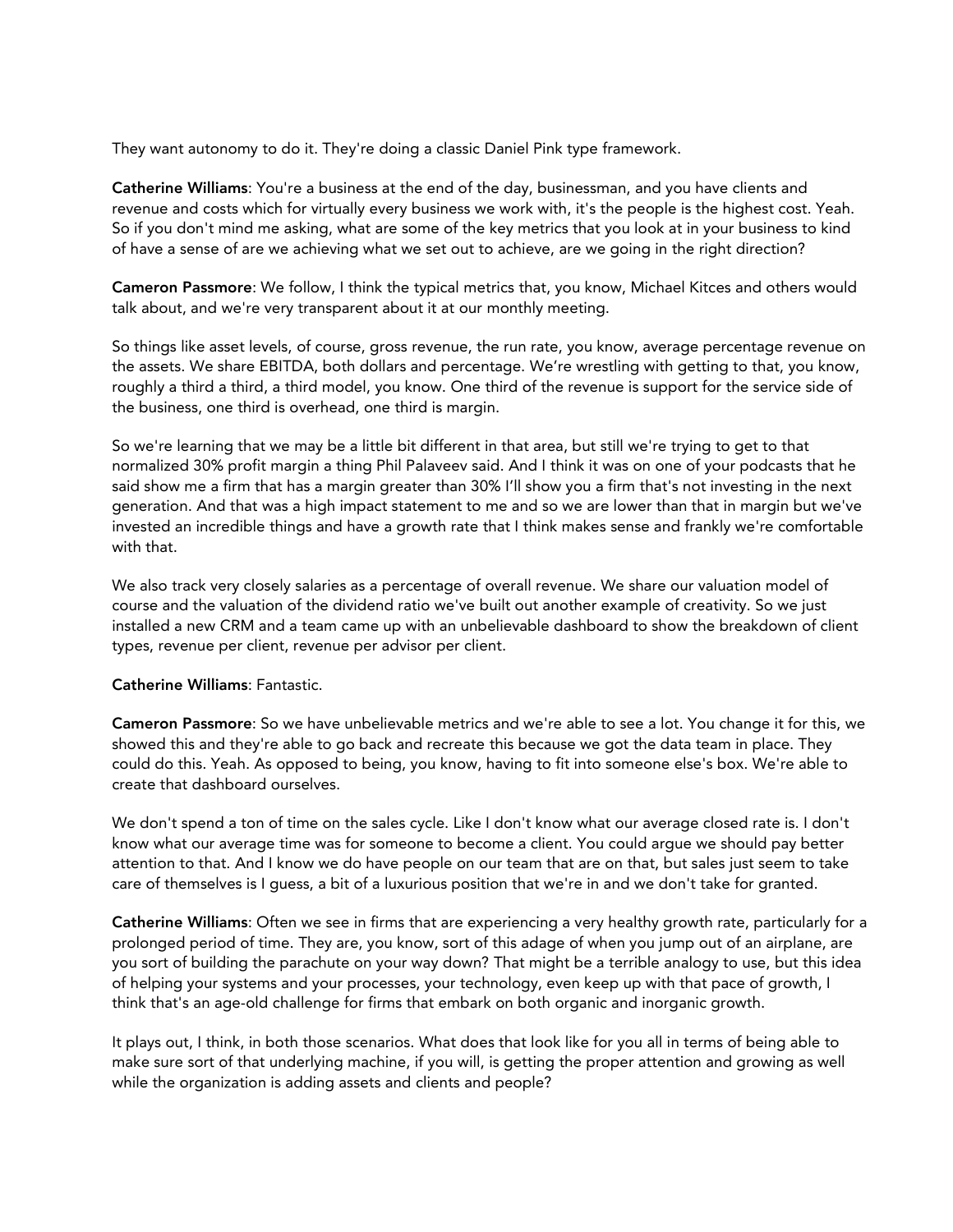Cameron Passmore: I saw a tweet yesterday from a friend of mine who actually alluded to this exact issue and someone that worked in a startup. And you said, in a startup you're always trying to balance control and chaos. If you have too much control you're not growing, if you have too much chaos, obviously, that's a bad thing. I'm not sure I'd use the word chaos in our world because we're pretty left brained and buttoned down.

But the chaos is on the creativity of how we're going to deliver the solution. And as that demand for creativity happens, just to be sure you get the right people in the seats. So that's where it's been a big challenge. How do you hire? So I've always been a hire long before you need it kind of person.

And I know early on when we think back five years ago, before we hired a very important person on our team, I said, oh, yeah, we need this person for sure. And everyone kind of looked at me like, yeah, but what's he going to do? And I look back now it's completely absurd because we grew so fast.

## Catherine Williams: Yeah.

Cameron Passmore: So there, always is that that tug of war but again, if you get the right people, it all starts at the people because we're especially in our business where we don't sell widgets, the people will figure it out. The challenge is to get the right people to come in. And I think there's also a challenge to make sure you get the right culture and right environment to let the people figure it out.

We don't have a playbook. Here's what you absolutely have to do. We have expectations of client experience, of course, and that's been proven so many times. This is something that I have learned. So I know as people get older, often change is hard. Our average team age is not far from 30 years old. I'm almost 56, so if you have a young team with an old stubborn person, that's not going to work.

And they proved early that, you know, as they tell me, like we got it, we'll figure this out and I'm like that I'm a natural delegator anyways, but it's something to be very aware of. If you do have a young team, a young, talented team that you have to be very conscious to, and I will selfishly say, let them do it.

They'll figure it out. They'll figure it out better than I ever could.

Catherine Williams: Reminds me of what Eric Hehman, who's the CEO of Austin Asset, talked about both in a recent podcast and then as he was speaking at our Deals and Succession Conference recently, as a CEO, as a business leader and you know, his story he started out as an unpaid intern and became the succession solution and is now CEO. But he talks about purposely stepping away from the business for some periods of time to give your next generation, your young leaders an opportunity to actually, you know make some decisions knowing you're going to be back.

Right and you're not maybe that far away so to speak, but you purposely step away from the business for a little bit of time. And you give folks while you're gone an opportunity to take on some meaningful initiatives, not just hold down the fort, so to speak. And so he talks about that as being a really interesting way to build that muscle for both the leaders as well as that young and up and coming talent in the organization.

Cameron Passmore: Kind of the Bill Gates model of getting away to the lake house for a week just to read and think.

Catherine Williams: There you go. Absolutely.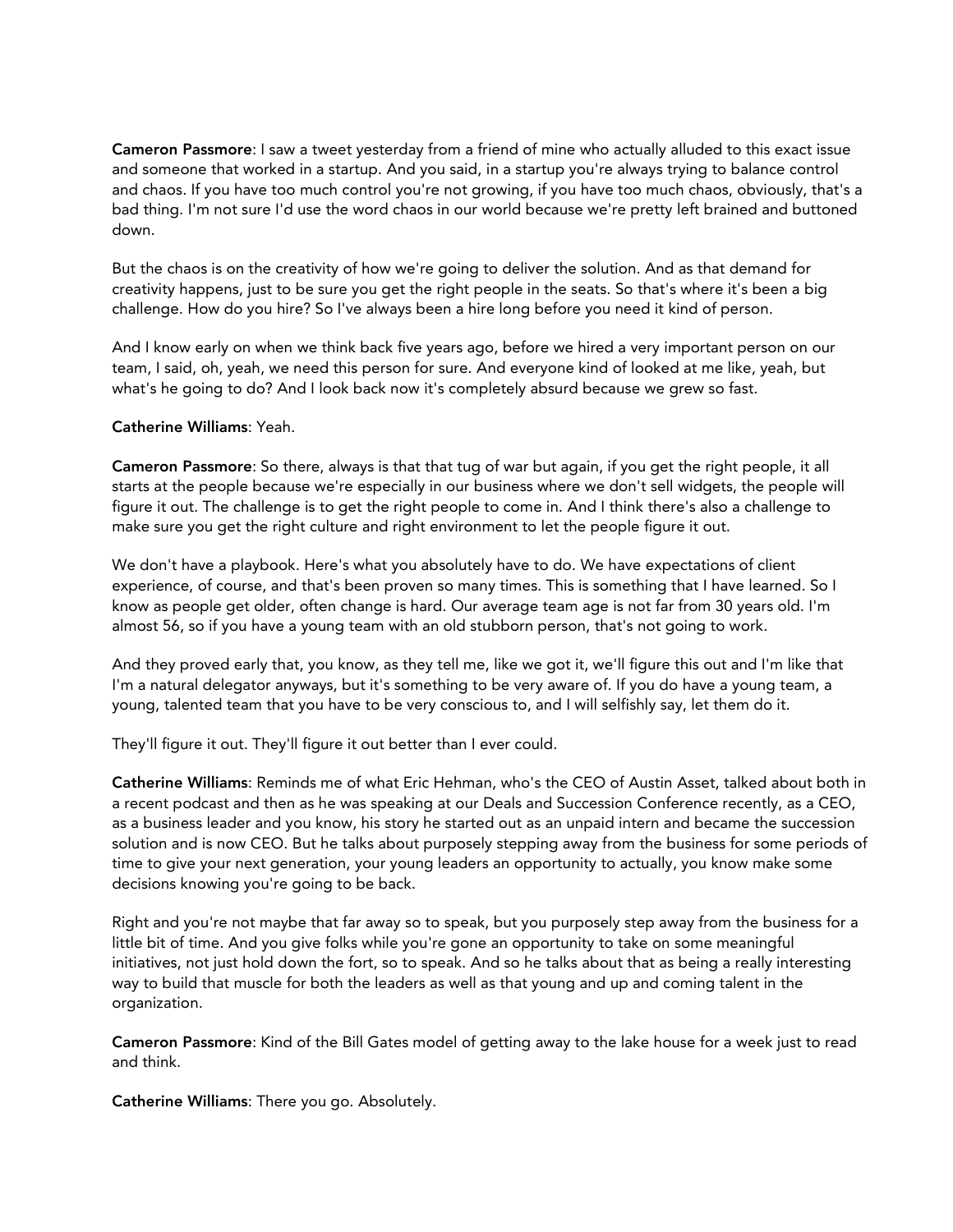Cameron Passmore: But just on that, I would say in our world I think we're getting much better at really kind of staying in the background, letting the team, you know, in our traction model figure a lot of things out. And it's deliberate. Now, we do want to get to a point where we can step away and perhaps take more free time and that that will come in due course.

But right now, it's just so much fun to be part of it. And I'm getting a more time away from the practice as the as the team kind of owns more and more client meetings. I'm largely out of client meetings now, still connected to many clients, but largely out of the day-to-day processes.

Catherine Williams: It's great. And I my observation would be that that is not something that is exclusive to a larger organization. Such as yourselves, that elements of that pieces of that absolutely can be in play, even if you're a team of just two or three people. It's all about the autonomy it's about giving people an opportunity to really help push your business forward in kind of getting out of their way to allow them to do that.

So we see that muscle, so to speak, show up even in smaller, newer organizations. For example, PWL has been around for 30 years, so it's not exclusive to the larger, more established firms.

Cameron Passmore: No, I agree.

Catherine Williams: So pivoting just a little bit, and I think this might kind of bring us full circle as we fill in sort of our remaining time here today. The "Rational Reminder" podcast, just even how you approach supporting DIY investors, which advisors might be listening, thinking, wait a second, what are you doing around that? Like you should be trying to get them as clients, that sort of thing.

I think all paints a very compelling picture for prospects and clients of PWL Capital. But how has that also helped to illustrate a picture for the kind of company you are to work for and what has that translated for you in terms of finding talent, bringing talent into your organization, which is an area we know a lot of advisors are really trying to focus on.

Can you speak a little bit about that?

Cameron Passmore: Yeah, the great unintended consequences of the podcast. It's incredible, actually, and it's a perfect example of an experiment that you don't really know how it's going to turn out. And when Ben and I started doing it almost four years ago now, we had no idea what we were doing at all. We didn't know what it would become at all.

It was just kind of a fun thing to start doing and see what would happen. So one of the great unintended consequences was we are able to communicate and connect with people in a very kind of niche-y nerdy kind of way. So for people who listen to it, it is unique. I would argue in a podcast world you kind of have to be unique to be a little bit different, but really nerds united on the podcast.

So Ben had the idea of creating a community. So we set up a community site which now has, I think, 7,000 active members and 500,000 monthly page views. It's just completely blown beyond anything we ever expected. And it's just a community we host, much like a Reddit type format. So people who participate in that format and we've ended up meeting people that have joined us that are unbelievable individuals, but it's bigger than like applying for a job.

It became a bit of a movement, a bit of a mission and you know, we have a number of examples of people, many people who came through the podcast and they just happened to see that we were looking for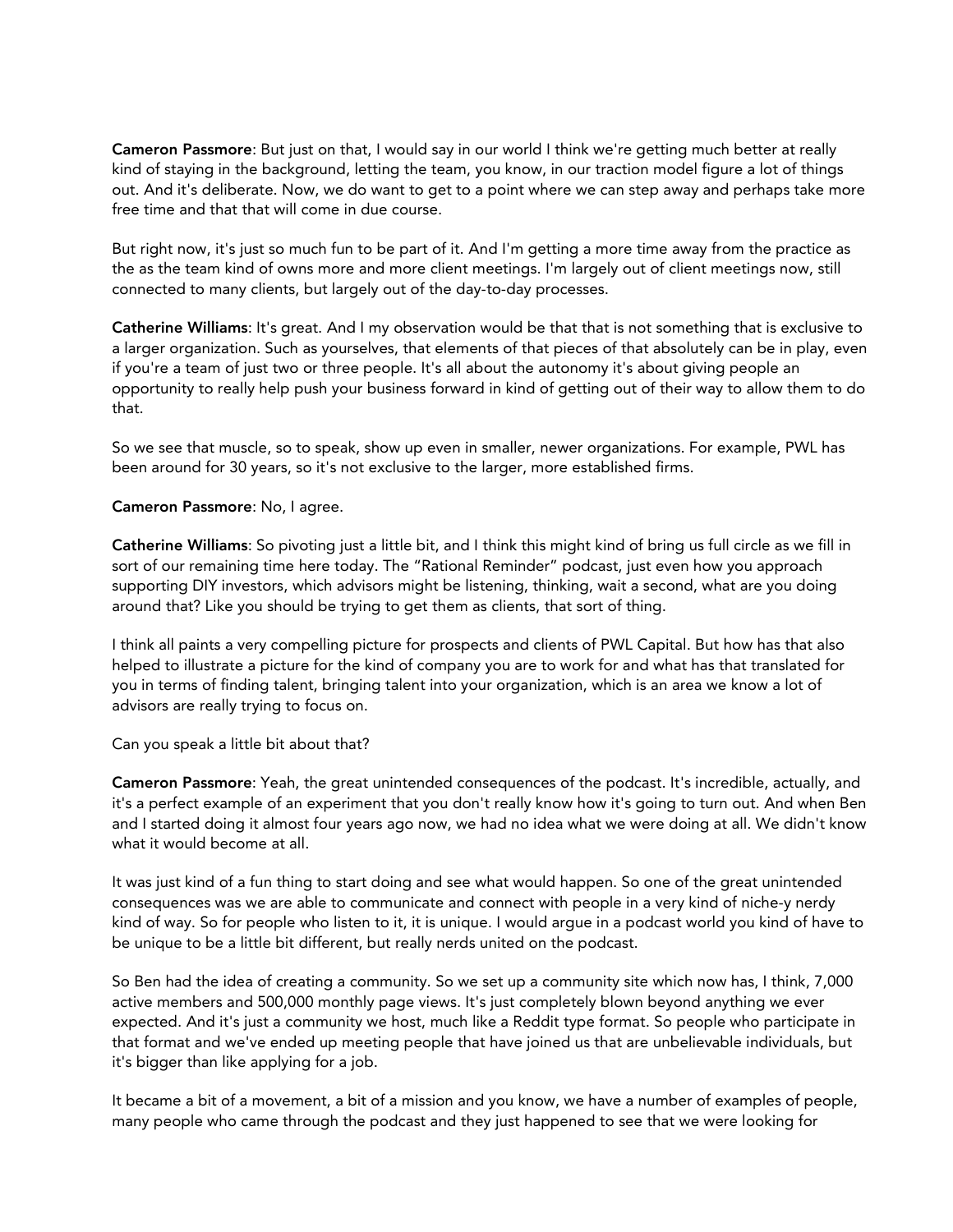people, they reached out and applied. And if you listen to the podcast, you know the style of us, you know how we think, you know, how we communicate.

I think it does a pretty effective job of outlining kind of who we are and how we operate. So it's really no surprises. If you don't believe the investment philosophy, you're not going to apply. If you don't appreciate how we think and especially how Ben analyzes and does research, and if you don't appreciate the power of communication, you're probably not going to apply. If you're not driven you don't live up to kind of the standards that I think the show represents, you're not going to apply.

But if those all do resonate and you want to make a difference in the world because this podcast really is about giving back. We don't sell, we deliberately don't sell. We've no intention of selling. We just think it makes us, you know, frankly, better advisors and that's why we do it, but it has been incredible source of talent.

Catherine Williams: Thank you for talking about that for a few minutes because I think there's such an opportunity for so many organizations who are incredibly proud of who they are. They're delivering amazing service to clients and the kinds of clients they most want to work with, but also recognizing that everything that you put out there that of course, is geared toward prospects, geared towards clients, geared towards supporting even your local community, can actually tell a story and essentially serve as recruiting for what I would say is a war on talent, right?

There's a lot of talent in movement, in play, limited in some areas of our industry in particular. So there's too few really top talent to choose from. So never underestimate how that can potentially serve you in whatever form it takes on. So I appreciate you sharing some of that perspective.

So I wanted to end our time and I came across this quote the other day. And I wanted to ask you, as a leader of a large organization, the growth and the advancement of the business in of itself just to kind of get your take on how you take time to recharge, how you make sure that as a leader, you are always, you know, that you're able to really give your best to the organization.

I think in the last couple of years in particular, of course, has been a lot of focus on employees and the people and how our client's doing. But leaders as well, they are only as good as your own energy level, if you will, and how you're feeling about it. And so, you know, when I read this quote, James Mattis, who's a four-star Marine Corps general, former secretary of defense, he talks about solitude and how it allows you to reflect when others are really reacting and that you need solitude to refocus, make great decisions and ultimately be able to tackle the problems as they arise.

And so as I read that, I was thinking about our time today, it prompted for me wanting to ask you as a leader of a large and evolving business, how do you recharge and how do you perhaps purposely seek out solitude so that when you come to the table, you're ready to go?

Cameron Passmore: Really interesting to think about. And I kind of I guess two parts that answer. One is we've had the incredible benefit of interviewing people on the podcast that talk about how to improve your life, how to have greater well-being, the importance of time versus money, how to have meaningful connections, that's really had an impact on certainly I speak for me had a huge impact on me.

And you find yourself really thinking about this stuff as you get buried in these books and get ready for these interviews. It really forces you to realize the undeniable fact of different things cause happiness and well-being. You know, things like find awe, like being in the woods, being on the water, being by the ocean, getting outdoors, having great relationships, having purpose in your life.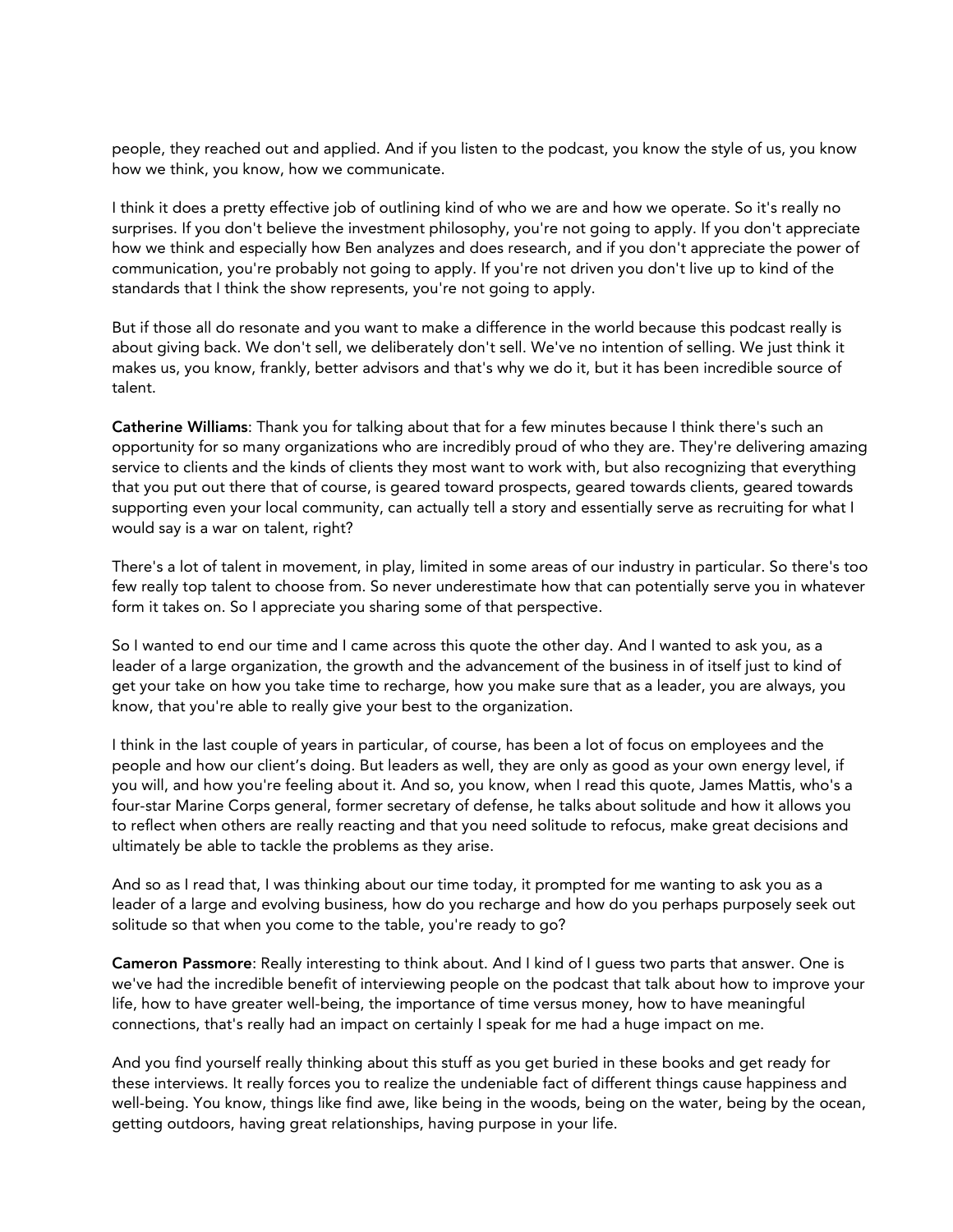So you kind of noodle that in your head. And then the timeliness of your question really links to a book I just finished called "Stolen Focus" by Johann Hari. And it gets to your point, which is we live in a world for a bunch of different reasons where our focus is being stolen and it's much more than just social media. Things like our diet, our sleep habits, air pollution, all these things are taking away our ability and in some cases, even our desire to focus.

And that means that more and more people are not getting into what's called flow, which is, you know, where you lose yourself in thought, in, in perhaps studying or reading or exercising what it might be. So I've been much more deliberate, you know, going back to you have a problem, make a process, the problem goes away.

So a couple of years ago, I started the regiment of reading every morning for an hour and a half, followed by exercise. So with the pandemic, I was on the peloton every morning. And this combination for me to directly answer your question is just magical because I get an hour and a half where I'm completely lost. And especially this past period, learning about leadership and culture and whatnot, not to mention reading the books of the guests, of course, but you get in the space of just thinking and things just kind of cook in your head.

Most people on my team know, like I get on the peloton and it's this creative thing happens to me where I get all these ideas and the half hour in the morning, and I just end up sending emails to myself or notes to myself while I'm riding. Somehow it just creates more ideas but feed off more ideas that now we have the team in place where these ideas can kind of percolate depending on the time.

There's no rush. We're no rush to change the world here. But it just seeps into just things all over the firm. So that's how I've done it, you know, want to get back to doing more outdoor things. I want to get back to more social events, of course. Get back to more travel, get back to more escaping to pretty cool places. That's our plan. But we'll get there.

Catherine Williams: Well, I really appreciate you sharing that. So often as leaders and business owners, we're kind of like parents. Sometimes we're the last ones, you know, we take care of ourselves last. In fact, we really need to take care of ourselves more purposely and first and foremost. So I appreciate you sharing that. And I would offer that it shows up in the business like it is just good business to focus on that as much as you possibly can as well.

So thank you for that and really appreciate your time today. I want to encourage our audience to absolutely, if you have not already, if you've been living under a rock and you have not checked out the "Rational Reminder" podcast, they should absolutely do that. Thank you so much, Cameron, for joining us today and look forward to catching up with you soon.

Cameron Passmore: My pleasure. And this community means a lot to me. So happy to connect with anybody. I connect with many people. It's a great joy. So thanks, Catherine.

Catherine Williams: Thank you very much. And if you'd like to find out more information about Dimensional and how we work with advisors and investment professionals, check us out at Dimensional.com.

Thank you for joining us for Dimensional Fund Advisors Managing Your Practice podcast. For more information, please visit www.dimensional.com. Dimensional Fund Advisors LP is an investment advisor registered with the Securities and Exchange Commission. All expressions of opinion are subject to change.